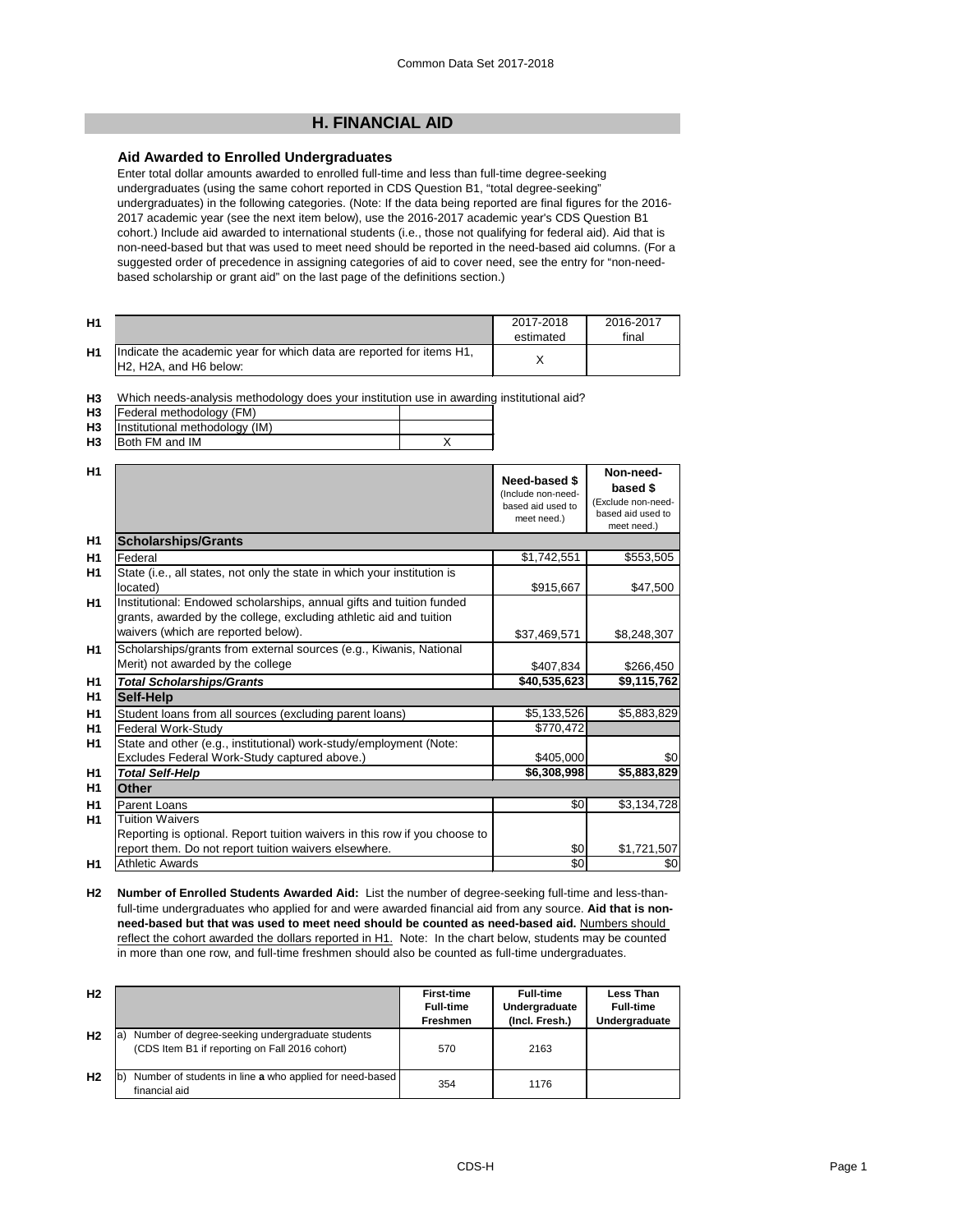| H <sub>2</sub> |     | Number of students in line <b>b</b> who were determined to<br>have financial need                                                                                                                                                                                                            | 284         | 1055          |  |
|----------------|-----|----------------------------------------------------------------------------------------------------------------------------------------------------------------------------------------------------------------------------------------------------------------------------------------------|-------------|---------------|--|
| H <sub>2</sub> | d)  | Number of students in line c who were awarded any<br>financial aid                                                                                                                                                                                                                           | 284         | 1055          |  |
| H <sub>2</sub> | le) | Number of students in line <b>d</b> who were awarded any<br>need-based scholarship or grant aid                                                                                                                                                                                              | 275         | 1053          |  |
| H <sub>2</sub> |     | Number of students in line d who were awarded any<br>need-based self-help aid                                                                                                                                                                                                                | 276         | 1028          |  |
| H <sub>2</sub> | g)  | Number of students in line d who were awarded any non-<br>need-based scholarship or grant aid                                                                                                                                                                                                | 23          | 93            |  |
| H <sub>2</sub> | lh) | Number of students in line d whose need was fully met<br>(exclude PLUS loans, unsubsidized loans, and private<br>alternative loans)                                                                                                                                                          | 284         | 1055          |  |
| H <sub>2</sub> |     | On average, the percentage of need that was met of<br>students who were awarded any need-based aid.<br>Exclude any aid that was awarded in excess of need as<br>well as any resources that were awarded to replace EFC<br>(PLUS loans, unsubsidized loans, and private alternative<br>loans) | 100.0%      | 100.0%        |  |
| H <sub>2</sub> |     | The average financial aid package of those in line d.<br>Exclude any resources that were awarded to replace<br>EFC (PLUS loans, unsubsidized loans, and private<br>alternative loans)                                                                                                        | \$43,345    | \$.<br>44,649 |  |
| H <sub>2</sub> | k)  | Average need-based scholarship and grant award of<br>those in line e                                                                                                                                                                                                                         | \$37,841    | \$37,748      |  |
| H <sub>2</sub> |     | Average need-based self-help award (excluding PLUS<br>loans, unsubsidized loans, and private alternative loans)<br>of those in line f                                                                                                                                                        | \$5,557     | \$<br>6,278   |  |
| H <sub>2</sub> |     | m) Average need-based loan (excluding PLUS loans,<br>unsubsidized loans, and private alternative loans) of<br>those in line f who were awarded a need-based loan                                                                                                                             | \$<br>3,953 | \$<br>5,067   |  |

**H2A Number of Enrolled Students Awarded Non-need-based Scholarships and Grants**: List the number of degree-seeking full-time and less-than-full-time undergraduates who had no financial need and who were awarded institutional non-need-based scholarship or grant aid. Numbers should reflect the cohort awarded the dollars reported in H1. Note: In the chart below, students may be counted in more than one row, and full-time freshmen should also be counted as full-time undergraduates.

| H2A                 |                                                                                                                                                                                                                  | <b>First-time</b><br><b>Full-time</b><br><b>Freshmen</b> | <b>Full-time</b><br>Undergrad<br>(Incl. Fresh.) | Less Than<br><b>Full-time</b><br><b>Undergrad</b> |
|---------------------|------------------------------------------------------------------------------------------------------------------------------------------------------------------------------------------------------------------|----------------------------------------------------------|-------------------------------------------------|---------------------------------------------------|
| H <sub>2</sub> A In | Number of students in line a who had no financial need<br>and who were awarded institutional non-need-based<br>scholarship or grant aid (exclude those who were<br>awarded athletic awards and tuition benefits) | 168                                                      | 632                                             |                                                   |
| $H2A$ (o)           | Average dollar amount of institutional non-need-based<br>scholarship and grant aid awarded to students in line n                                                                                                 | 14,464<br>S.                                             | S.<br>11,741                                    |                                                   |
| $H2A$ $ p\rangle$   | Number of students in line a who were awarded an<br>institutional non-need-based athletic scholarship or grant                                                                                                   | 0                                                        | 0                                               |                                                   |
| $H2A$ $ q\rangle$   | Average dollar amount of institutional non-need-based<br>athletic scholarships and grants awarded to students in<br>line <b>p</b>                                                                                | \$0                                                      | \$0                                             |                                                   |

**H3** Incorporated into H1 above.

**Note:** These are the graduates and loan types to include and exclude in order to fill out CDS H4 and H5.

Include: \* 2017 undergraduate class: all students

who started at your institution as first- time

students and received a bachelor's degree

between July 1, 2016 and June 30, 2017.

\* only loans made to students who borrowed

while enrolled at your institution.

 $^{\circ}$  co-signed loans.

Exclude: \* students who transferred in.

\* money borrowed at other institutions.

\* parent loans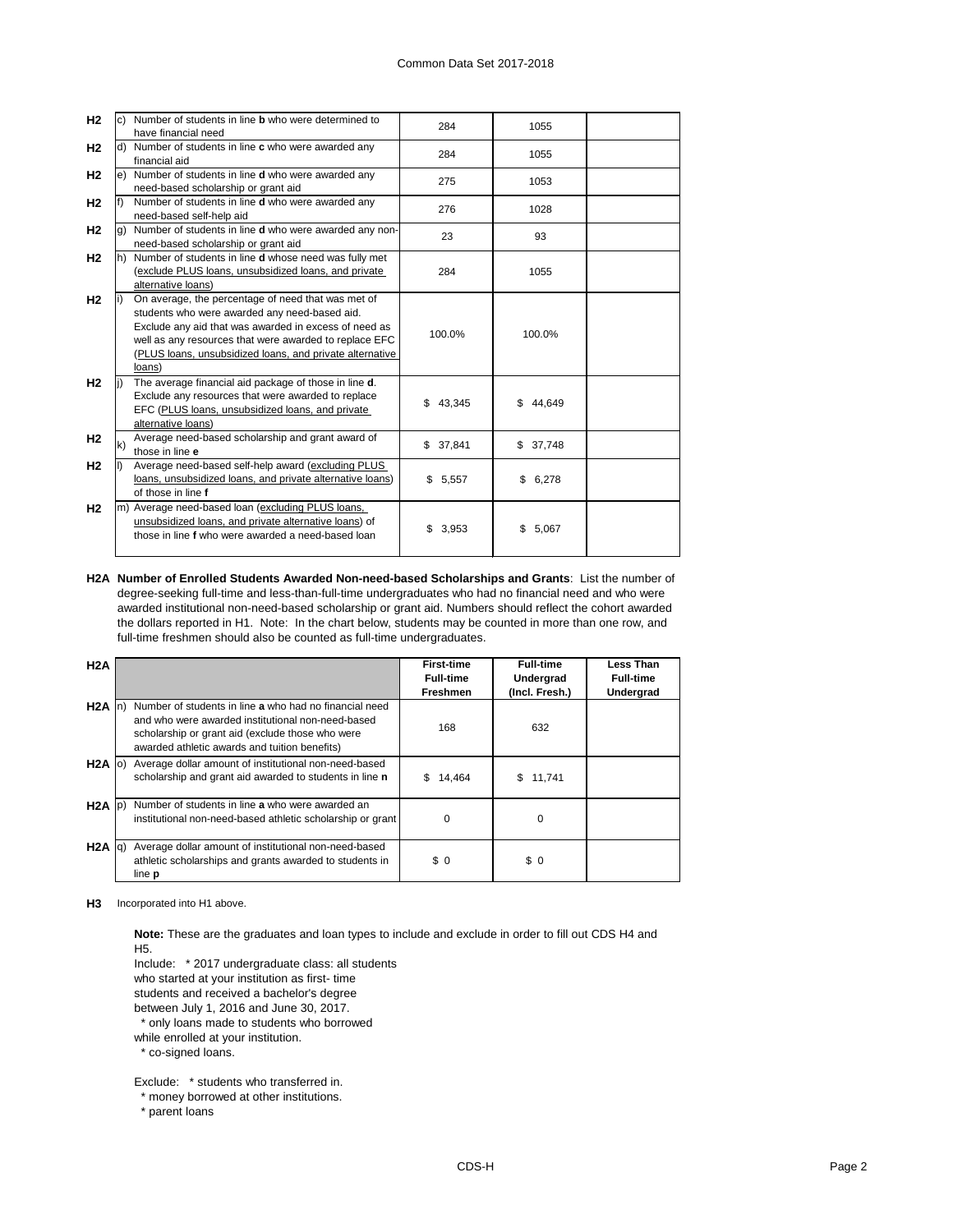\* students who did not graduate or who graduated with another degree or certificate (but no bachelor's degree)

| and June 30, 2017. Exclude students who transferred into your institution |     |
|---------------------------------------------------------------------------|-----|
|                                                                           | 483 |

**H5** provide better information about student borrowing from federal and nonfederal (institutional, state, commercial) sources. The particular row Formation about state and averages for each row should be based only on the Number and percent of students in class (defined in H4 above) borrowing from federal, non-federal, and any loan sources, and the average (or mean) amount borrowed. NOTE: The "Average per-undergraduate-borrower cumulative principal borrowed," is designed to numbers, percentages, and averages for each row should be based only on the loan source specified for the particular row. For example, the federal loans average (row b) should only be the cumulative average of federal loans and the private loans average (row

e) should only be the cumulative average of private loans.

**H5**

| <b>Source/Type of Loan</b>                                                                                                                                                                                                                                | Number in the<br>class (defined in<br>H <sub>4</sub> above) who<br>borrowed from<br>specified in the<br>first column | Percent of the<br>class (defined<br>above) who<br>borrowed from<br>the types of<br>the types of loans   loans specified in<br>the first column<br>(nearest $1\%$ ) | Average per-<br>undergraduate-<br>borrower<br>cumulative<br>principal<br>borrowed from<br>the types of loans<br>specified in the<br>first column<br>(nearest \$1) |
|-----------------------------------------------------------------------------------------------------------------------------------------------------------------------------------------------------------------------------------------------------------|----------------------------------------------------------------------------------------------------------------------|--------------------------------------------------------------------------------------------------------------------------------------------------------------------|-------------------------------------------------------------------------------------------------------------------------------------------------------------------|
| a) Any loan program: Federal Perkins, Federal Stafford<br>Subsidized and Unsubsidized, institutional, state, private<br>loans that your institution is aware of, etc. Include both<br>Federal Direct Student Loans and Federal Family<br>Education Loans. | 269                                                                                                                  | 55.69%                                                                                                                                                             | \$34,221                                                                                                                                                          |
| b) Federal loan programs: Federal Perkins, Federal<br>Stafford Subsidized and Unsubsidized. Include both<br>Federal Direct Student Loans and Federal Family<br><b>Education Loans.</b>                                                                    | 259                                                                                                                  | 53.62%                                                                                                                                                             | \$22,794                                                                                                                                                          |
| c) Institutional loan programs.                                                                                                                                                                                                                           | 60                                                                                                                   | 12.42%                                                                                                                                                             | \$8,193                                                                                                                                                           |
| d) State loan programs.                                                                                                                                                                                                                                   | 12                                                                                                                   | 2.48%                                                                                                                                                              | \$64,289                                                                                                                                                          |
| e) Private student loans made by a bank or<br>lender.                                                                                                                                                                                                     | 40                                                                                                                   | 8.28%                                                                                                                                                              | \$50,969                                                                                                                                                          |

### **Aid to Undergraduate Degree-seeking Nonresident Aliens** (Note: Report numbers and dollar amounts for the same academic year checked in item H1.)

**H6** Indicate your institution's policy regarding institutional scholarship and grant aid for undergraduate degreeseeking nonresident aliens:

| H <sub>6</sub> | Institutional need-based scholarship or grant aid is available     |  |
|----------------|--------------------------------------------------------------------|--|
| <b>H6</b>      | Institutional non-need-based scholarship or grant aid is available |  |
| H6             | Institutional scholarship or grant aid is not available            |  |

| H <sub>6</sub> | If institutional financial aid is available for undergraduate degree-seeking nonresident<br>aliens, provide the number of undergraduate degree-seeking nonresident aliens who |             |
|----------------|-------------------------------------------------------------------------------------------------------------------------------------------------------------------------------|-------------|
|                | were awarded need-based or non-need-based aid:                                                                                                                                | 83          |
| H <sub>6</sub> | Average dollar amount of institutional financial aid awarded to undergraduate degree-<br>seeking nonresident aliens:                                                          | \$49,243    |
| H <sub>6</sub> | Total dollar amount of institutional financial aid awarded to undergraduate degree-<br>seeking nonresident aliens:                                                            | \$4,087,197 |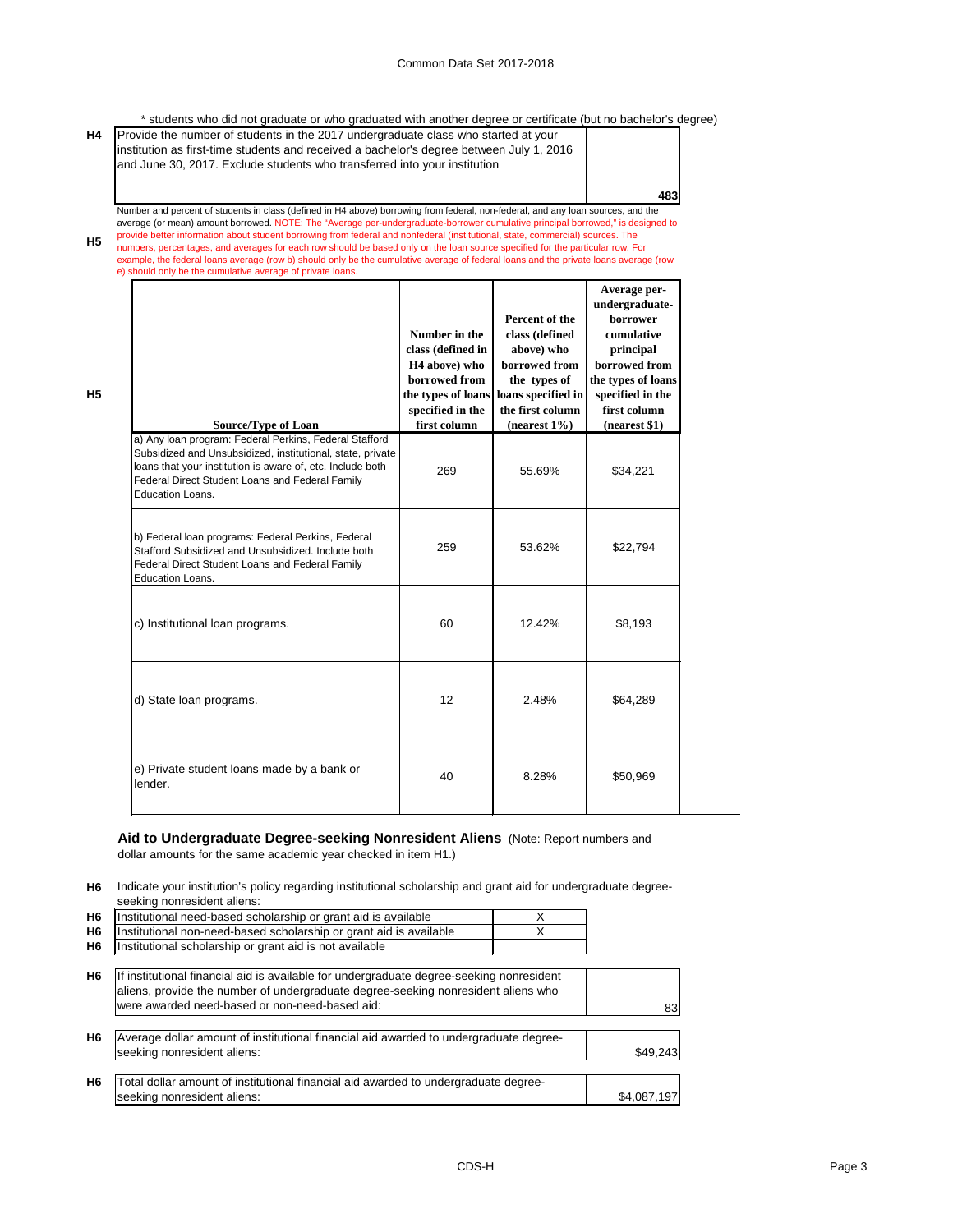**H7** Check off all financial aid forms nonresident alien first-year financial aid applicants must submit:

| <b>H7</b> | Institution's own financial aid form              |  |
|-----------|---------------------------------------------------|--|
| <b>H7</b> | <b>ICSS/Financial Aid PROFILE</b>                 |  |
| <b>H7</b> | International Student's Financial Aid Application |  |
| <b>H7</b> | International Student's Certification of Finances |  |
| <b>H7</b> | Other (specify):                                  |  |
|           |                                                   |  |

### **Process for First-Year/Freshman Students**

| H <sub>8</sub> | Check off all financial aid forms domestic first-year (freshman) financial aid applicants must submit: |  |
|----------------|--------------------------------------------------------------------------------------------------------|--|
| H <sub>8</sub> | <b>FAFSA</b>                                                                                           |  |
| H <sub>8</sub> | Institution's own financial aid form                                                                   |  |
| H <sub>8</sub> | <b>CSS/Financial Aid PROFILE</b>                                                                       |  |
| H <sub>8</sub> | State aid form                                                                                         |  |
| H <sub>8</sub> | Noncustodial PROFILE                                                                                   |  |
| H <sub>8</sub> | <b>Business/Farm Supplement</b>                                                                        |  |
| H <sub>8</sub> | Other (specify):                                                                                       |  |
|                |                                                                                                        |  |

#### **H9** Indicate filing dates for first-year (freshman) students:

| H <sub>9</sub> | Priority date for filing required financial aid forms:             | 1/15 |
|----------------|--------------------------------------------------------------------|------|
| H <sub>9</sub> | Deadline for filing required financial aid forms:                  | 1/15 |
| H <sub>9</sub> | No deadline for filing required forms (applications processed on a |      |
|                | rolling basis):                                                    |      |

### **H10** Indicate notification dates for first-year (freshman) students (answer a or b):

|                 | H <sub>10</sub> a) Students notified on or about (date): |                                                             | 3/25 |    |
|-----------------|----------------------------------------------------------|-------------------------------------------------------------|------|----|
| H <sub>10</sub> |                                                          |                                                             | Yes  | Nο |
|                 |                                                          | <b>H10</b> $\vert$ b) Students notified on a rolling basis: |      |    |
| H <sub>10</sub> |                                                          | If yes, starting date:                                      |      |    |

**H11** Indicate reply dates:

| <b>H11</b> Students must reply by (date):      |  |
|------------------------------------------------|--|
| <b>H11</b> or within<br>weeks of notification. |  |

## **Types of Aid Available**

Please check off all types of aid available to undergraduates at your institution:

**H12** Loans

|                 | H12 FEDERAL DIRECT STUDENT LOAN PROGRAM (DIRECT LOAN) |   |
|-----------------|-------------------------------------------------------|---|
| H <sub>12</sub> | Direct Subsidized Stafford Loans                      | х |
| H <sub>12</sub> | Direct Unsubsidized Stafford Loans                    | х |
| H <sub>12</sub> | Direct PLUS Loans                                     | Χ |
|                 |                                                       |   |
|                 | <b>H12</b>   Federal Perkins Loans                    | Χ |
|                 | <b>H12</b>   Federal Nursing Loans                    |   |
| H <sub>12</sub> | State Loans                                           |   |
| H <sub>12</sub> | College/university loans from institutional funds     | Χ |
| H <sub>12</sub> | Other (specify):                                      |   |
|                 |                                                       |   |

#### **H13** Scholarships and Grants

|                 | H <sub>13</sub> NEED-BASED:                                          |   |
|-----------------|----------------------------------------------------------------------|---|
| H <sub>13</sub> | <b>Federal Pell</b>                                                  |   |
| H <sub>13</sub> | <b>SEOG</b>                                                          | х |
| H <sub>13</sub> | State scholarships/grants                                            | Х |
| H <sub>13</sub> | <b>Private scholarships</b>                                          |   |
| H <sub>13</sub> | College/university scholarship or grant aid from institutional funds |   |
| H <sub>13</sub> | United Negro College Fund                                            |   |
|                 | <b>H13</b> Federal Nursing Scholarship                               |   |
| H <sub>13</sub> | Other (specify):                                                     |   |
|                 |                                                                      |   |

|                 | H14 Check off criteria used in awarding institutional aid. Check all that apply. |                |            |
|-----------------|----------------------------------------------------------------------------------|----------------|------------|
| H <sub>14</sub> |                                                                                  | Non-Need Based | Need-Based |